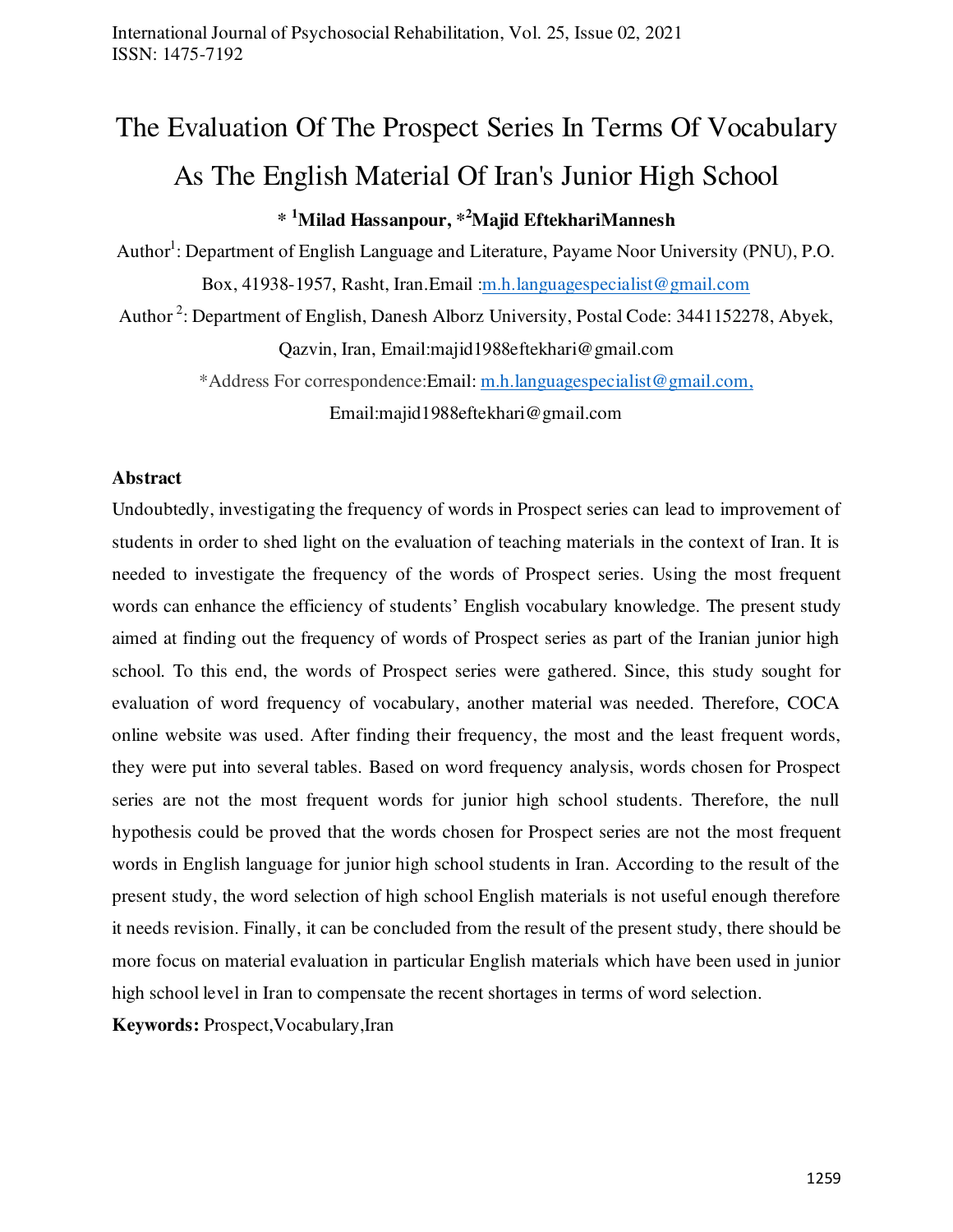#### **Introduction**

English language teaching and learning and its materials are so dependent to each other. The role of material cannot be repudiated in any teaching curriculum. Regarding its importance, it is notable that material can lead learners to desired purpose and also it can mislead learners at the same time (Crystal, 2003; Elis, 2003). Despite of such a focus, there are many English language instructors who do not pay enough attention to their classroom materials. One of the researchers who tried to remind the role of material in classroom teaching sources is Harwood (2010) who referred to second language teacher-education programs and considered their dependency.

While considering textbook as a part of ELT (English Language Teaching) materials, the role of vocabulary can't be repudiated. However, there has been neglect for a long time in this regard, but fortunately, today's researchers re more willing to investigate the role of vocabulary and show a its real picture in ELT material providing (Laufer, 1997).As Stahl (2005) puts it as Vocabulary knowledge is knowledge; the knowledge of a word not only implies a definition, but also implies how that word fits into the world and as it is clear it is more than just one definition in Stahl's idea.

New series of English books for guidance schools are publishes under the title "Prospect". It mainly aims the communicative skills in the learning, rather than the old method of "Right path to English" that put emphasize on the grammar and translation. It is based on the personal needs of second language and social aspects of language learning.Prospect 1 is one of the English textbooks series for school children that is designed to help encouraging children in the first year of secondary school to learn English for communicative purposes. It is assumed that the mentioned book can be a good alternative for previous school books which were designed for Iranian school students (Alavi, 2013, Arabloo, 2015). In order to be familiar with this book, it is worth-nothing that Prospect book contains English language four skills. Also, it can be observed from the content of book, it shows the particular role of teacher as an observer, guide and conductor. Furthermore, in this book, the role of students has been assigned as being involved in language and communicative person in society. Hence, it tries to show a different aspect of English usage comparing to previous books taught in Iran (Alavi, 2013;Arabloo, 2015).

Regarding the positive and negative aspects of Prospect book, several studies have been carried out. For instance, many studies has stressed the previous high school and Junior high school textbooks in Iran which were based on the traditional teaching methods for many years (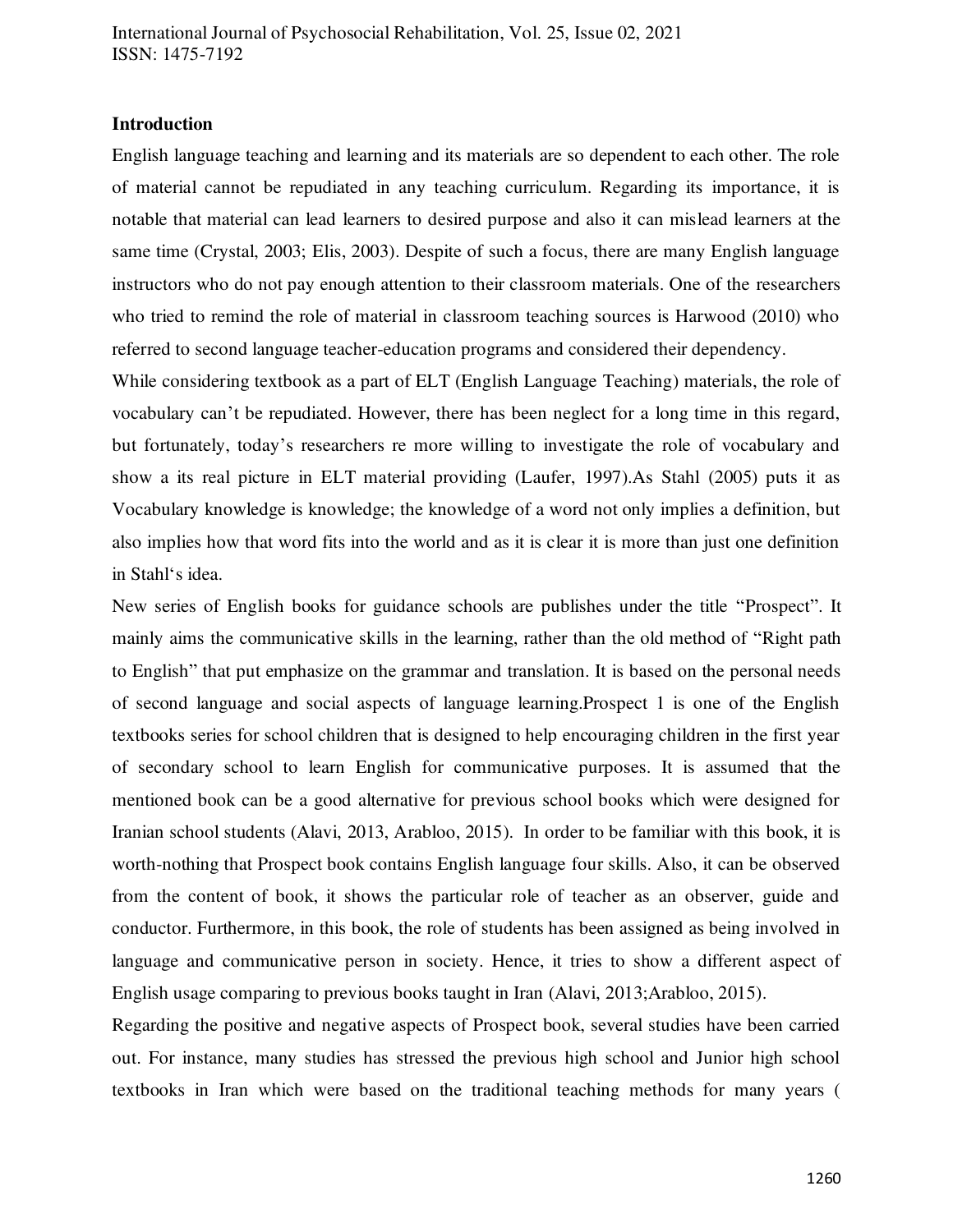Jahangard, 2007; Rahimpour&Hashemi, 2011; Riazi, 2003; Riazi&Aryashokouh, 2007) and surprisingly, studies which have focused on the evaluation of the new published books in Junior high schools are so limited. Also, some of the ideas have been presented by other researchers about Junior high school books. However, none of them focused on the word selection issue in mentioned books. Regarding Prospect book, Alavi (2013) states that the textbook "Prospect 1" is designed to help students to learn English for communicative purposes using all the four skills of listening, speaking, reading, and writing and based on communicative language teaching approach. Alternatively, it was believed that the educational previous textbooks didn't contain communicative practice and skill, hence, after studying this book and the students couldn't show their ability in real world situation. Consequently, it led to lack of motivation to learn English language. Elsewhere the Junior high school textbooks were evaluated by other researchers such as Shabani and MansooriNejad (2013) that accordingly they arrived at consensus that there hasn't been any outstanding reform during recent decades in Iran educational textbook materials. Hence, some of the students had to take language institute classes in order to compensate the shortages caused lack of communicative aspects of previous textbook taught at school. This study was an attempt to evaluate the Prospect series in terms of vocabulary as the English material of Iran's junior high school.

#### **Materials and Methods**

#### *The Design of the Study*

The present study was aimed at evaluating the Prospect series in terms of vocabulary selection. This textbook is a newcomer in educational system of Iran. Prospect is an alternative for the previous English language books which were taught for several years.Prospect series consist of three books which contain 8 and 7 and 6 lessons respectively. Each of these lessons contains five sections which attempt to enhance one of students' English skills. One of these sections is vocabulary which was the focus of this study. The vocabularies presented in this section of Prospect books were analyzed according to their frequency. It is worth to mention the research design was a descriptive design in which the materials including 3 Prospect books taught in Iran secondary school period as ELT book were evaluated. For the purpose of the present study, the frequency of the vocabulary was calculated; therefore, it calculated the number of the words presented in Prospect series. In order to accomplish it, COCA which stands for Corpus of Contemporary American English, was used.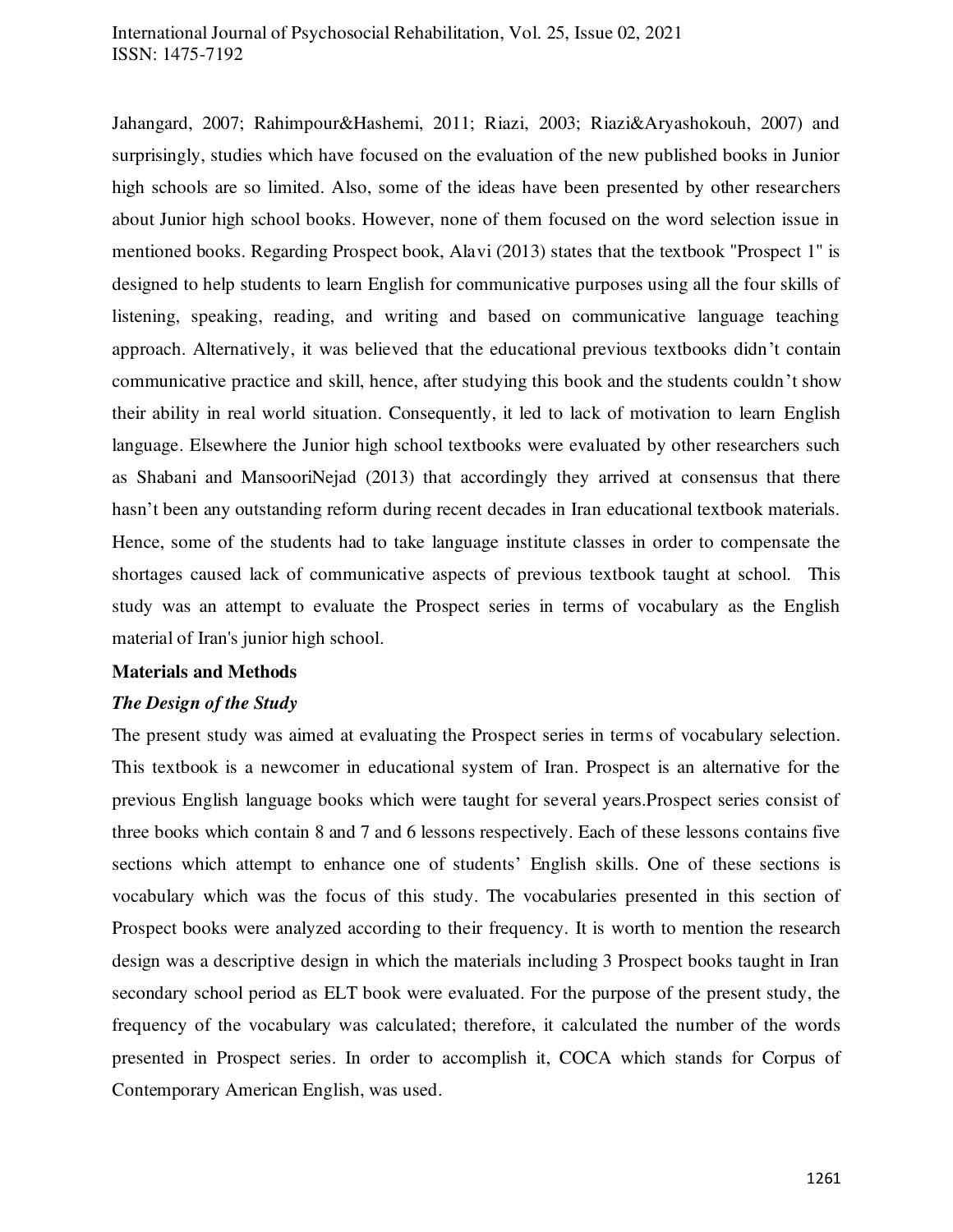#### *Materials*

In order to carry out the present study, the prospect series are required. Because the purpose of this study is to evaluate prospect series which are taught in Iran secondary school period.

Since this study sought for evaluation of word frequency of vocabulary, another material was needed. Therefore, COCA online website was used. COCA which stands for corpus of contemporary American English is the main tool which was used during the present study. Regarding COCA, the Corpus of Contemporary American English (COCA) is the largest freelyavailable corpus of English, and the only [large and balanced](http://corpus.byu.edu/coca/help/texts.asp) corpus of American English. COCA is probably the [most widely-used corpus of English,](http://corpus.byu.edu/users.asp) and it is related to many other [corpora of](http://corpus.byu.edu/)  [English](http://corpus.byu.edu/) that have been created, which offer unparalleled insight into [variation in English.](http://corpus.byu.edu/variation.asp)

The corpus contains more than [520 million words](http://corpus.byu.edu/coca/help/texts.asp) of text (20 million words each year 1990- 2015) and it is equally divided among spoken, fiction, popular magazines, newspapers, and academic texts. As it was stated it is a useful tool which was used to find the frequency of words of Prospect series. By using COCA, data was arranged based on their frequency and was compared to the whole data comprised of more than 520 million words.

#### *Procedure for Data Collection and Analysis*

The first step was gathering vocabularies of Prospect series which were used in fourth section of each lesson of prospect series. After identifying the mentioned vocabularies, they were put into some tables to be analyzed based on COCA website which consists of several tabs. By using COCA, vocabularies could be sorted by their frequency. First tab of COCA is called "search" by which the desired word was put and the result was shown in another tab called "frequency" in which the number of frequency was shown. After collecting data, they were put in several tables. It should be mentioned that the most desired words are put in vocabulary section of each lesson that are needed to be analyzed. Finally, a descriptive analysis was used for the number of frequency of each vocabulary in this study.

In the present study, at first, the vocabularies were collected from Prospect series. Each Prospect book contains one vocabulary section which was the main source of data of the present study. The main method of this study was putting vocabularies in different tables containing different columns. Next, they were used in COCA. Next, the numbers of frequency were put into other columns to show the frequency of used vocabulary and, in the end, a descriptive analysis was provided about the numerical results.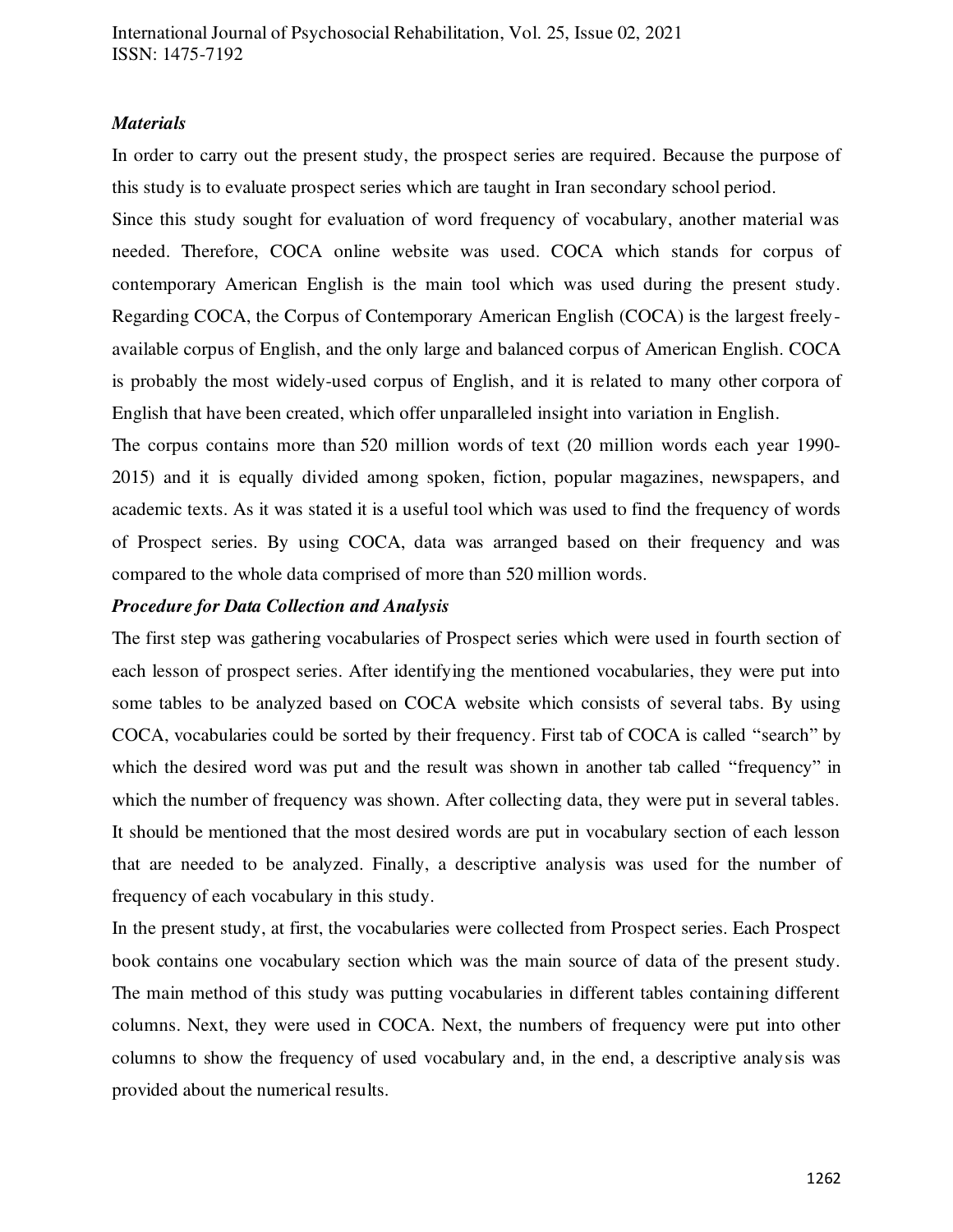#### **Results**

#### *Data Analysis and Findings*

#### *Descriptive Analysis of the data*

In this study, the first phase of methodology was gathering vocabularies from 3 books. Prospect series consisting 3 books were used for the purpose of this study. Firstly, the vocabularies were chosen from vocabulary section of Prospect series. Hence, in Prospect 1, 80 vocabularies were chosen from vocabulary section of the mentioned book. Also, 58 vocabularies were chosen from Prospect 2 respectively. Furthermore, Prospect3 contained 103 vocabularies which were chosen. Next, the chosen vocabularies were put into eight tables separately (Tables 1-8).

Since this study aimed at evaluating word frequency, COCA online website was used. COCA or Corpus of Contemporary American English (COCA) is the largest freely-available corpus of English, and the only [large and balanced](http://corpus.byu.edu/coca/help/texts.asp) corpus of American English. Therefore, after putting vocabularies into 8 tables, in order to find the frequency of vocabularies in the present study, they were put into COCA search chart and the results were put into another column of the tables. Also, the ratio of frequency of vocabularies to the whole number of vocabularies of COCA which contains about 520 million vocabularies was calculated. Therefore, each table of the present study contains 3 columns.

Firstly, the numbers of vocabularies which have been picked up from Prospect 1, 2, 3, are 80, 58 and 103 respectively. It is crystal clear that in Prospect 3, more vocabularies are presented due to higher level of students comparing to students of lower grades. Hence, it can be concluded that more focus has been on vocabulary in Prospect 3 compared to Prospect 1 and Prospect 2. Surprisingly, the Prospect 2 contains only 58 vocabularies which are less than 80 vocabularies of Prospect1. It can be concluded that less focus has been on Prospect 2 regarding vocabulary field.

Secondly, by considering the ratio of frequency of vocabularies to whole number of stored vocabularies in COCA, it can be concluded that most of the vocabularies are infrequent. Therefore, it seems vocabularies of Prospect series can be revised to have more sufficient role in learning English language.

#### *Inferential Analysis of the data*

In this section, different tables which contain the selected words and their frequency and their ratio to the whole number of words in COCA were presented. Evaluating data can shed a light to have a better understanding about word used in Prospect series.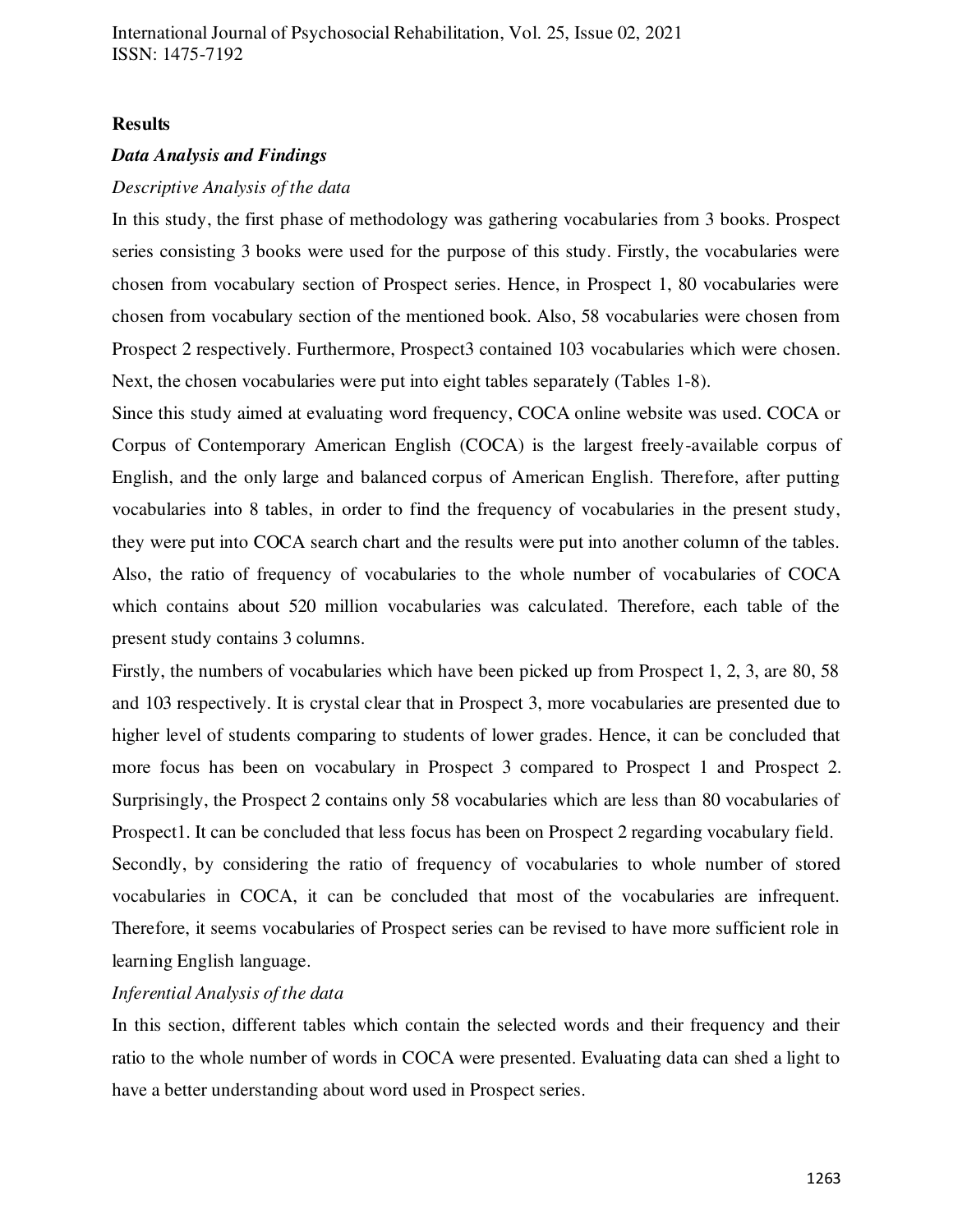The frequency of words in Prospect 1 is shown in Tables 1 and 2.

|                | prospect 1 |           |                                            |  |  |
|----------------|------------|-----------|--------------------------------------------|--|--|
|                | vocabulary | frequency | Ratio of frequency to whole number of COCA |  |  |
| $\mathbf{1}$   | name       | 141046    | 0.03%                                      |  |  |
| $\overline{2}$ | boy        | 83707     | 0.02%                                      |  |  |
| 3              | girl       | 87086     | 0.02%                                      |  |  |
| $\overline{4}$ | man        | 344827    | 0.07%                                      |  |  |
| 5              | woman      | 184417    | $0.04\%$                                   |  |  |
| 6              | friend     | 83437     | 0.02%                                      |  |  |
| $\tau$         | classmate  | 1607      | $0.00\%$                                   |  |  |
| 8              | age        | 125271    | 0.02%                                      |  |  |
| 9              | birthday   | 17931     | $0.00\%$                                   |  |  |
| 10             | month      | 84205     | 0.02%                                      |  |  |
| 11             | year       | 409673    | 0.08%                                      |  |  |
| 12             | number     | 191432    | $0.04\%$                                   |  |  |
| 13             | family     | 254194    | 0.05%                                      |  |  |
| 14             | mother     | 199402    | 0.04%                                      |  |  |
| 15             | father     | 178087    | 0.03%                                      |  |  |
| 16             | sister     | 48710     | $0.01\%$                                   |  |  |
| 17             | brother    | 56999     | $0.01\%$                                   |  |  |
| 18             | uncle      | 22424     | $0.00\%$                                   |  |  |
| 19             | aunt       | 16166     | 0.00%                                      |  |  |
| 20             | job        | 148453    | 0.03%                                      |  |  |
| 21             | mechanic   | 2721      | $0.00\%$                                   |  |  |
| 22             | nurse      | 17685     | $0.00\%$                                   |  |  |
| 23             | housewife  | 1277      | $0.00\%$                                   |  |  |
| 24             | teacher    | 76883     | 0.02%                                      |  |  |
| 25             | dentist    | 3138      | $0.00\%$                                   |  |  |
| 26             | driver     | 29741     | $0.01\%$                                   |  |  |
| 27             | shopkeeper | 532       | $0.00\%$                                   |  |  |

**Table1.**Frequency of words of Prospect 1 (1).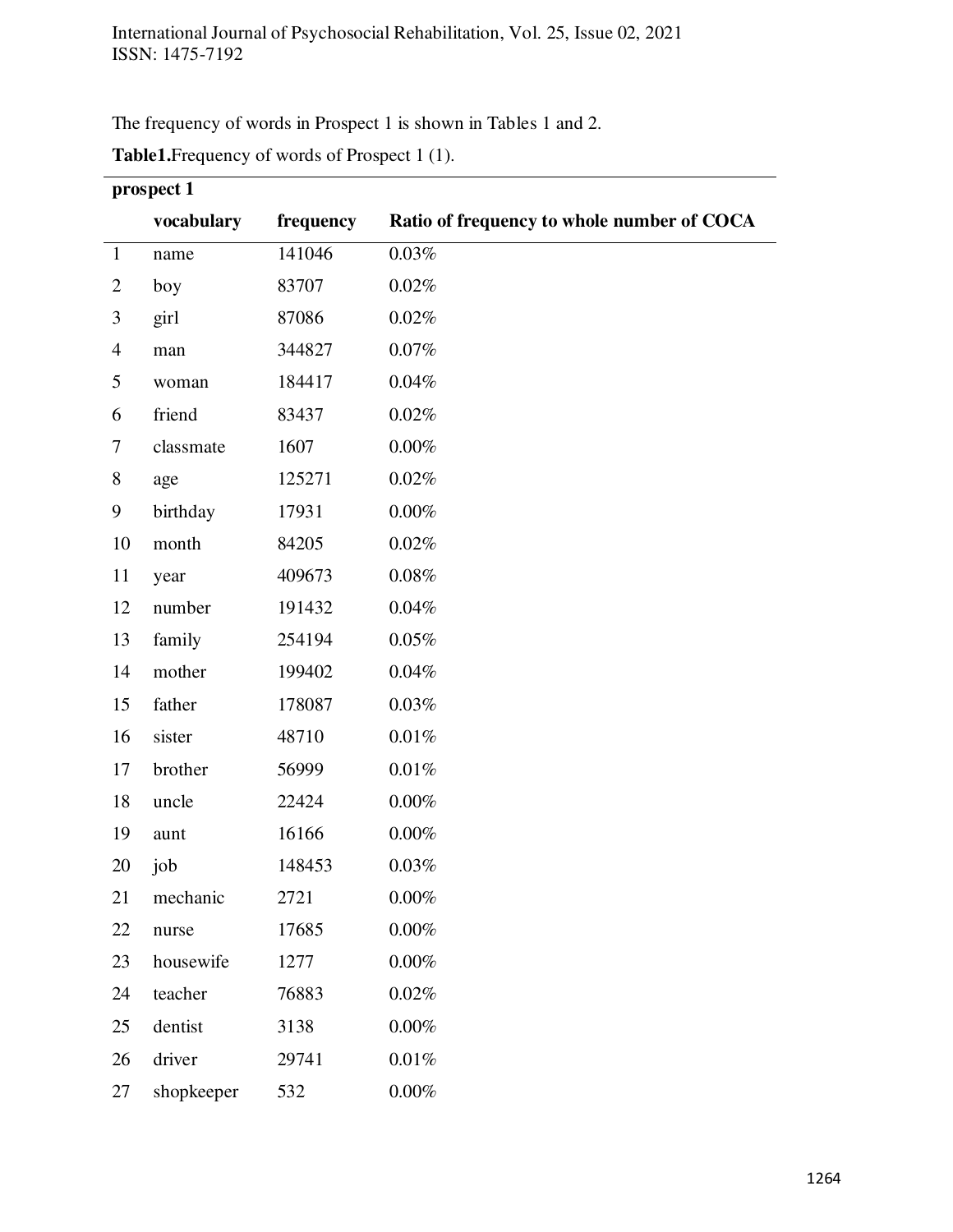| 28 | pilot    | 18840  | 0.00%    |
|----|----------|--------|----------|
| 29 | doctor   | 52262  | 0.01%    |
| 30 | tall     | 27983  | 0.01%    |
| 31 | short    | 84009  | 0.02%    |
| 32 | young    | 186303 | 0.04%    |
| 33 | old      | 234254 | 0.05%    |
| 34 | suit     | 20985  | 0.00%    |
| 35 | shirt    | 23087  | 0.00%    |
| 36 | jacket   | 16929  | 0.00%    |
| 37 | trousers | 377    | 0.00%    |
| 38 | chador   | 101    | 0.00%    |
| 39 | shoes    | 26954  | 0.01%    |
| 40 | gloves   | 8569   | $0.00\%$ |

**Table2.**Frequency of words of Prospect 1 (2).

# **Prospect1**

|    | vocabulary  | frequency | Ratio of frequency to whole amount |
|----|-------------|-----------|------------------------------------|
| 41 | wear        | 31685     | 0.01%                              |
| 42 | manteau     | 15        | $0.00\%$                           |
| 43 | house       | 293679    | 0.06%                              |
| 44 | room        | 199239    | 0.04%                              |
| 45 | bedroom     | 22930     | $0.00\%$                           |
| 46 | kitchen     | 49772     | 0.01%                              |
| 47 | Living room | 98        | $0.00\%$                           |
| 48 | garage      | 11961     | 0.00%                              |
| 49 | office      | 132108    | 0.03%                              |
| 50 | cook        | 36358     | 0.01%                              |
| 51 | study       | 177820    | 0.03%                              |
| 52 | come        | 353711    | 0.07%                              |
| 53 | fix         | 18056     | 0.00%                              |
| 54 | wash        | 14124     | $0.00\%$                           |
| 55 | address     | 48902     | 0.01%                              |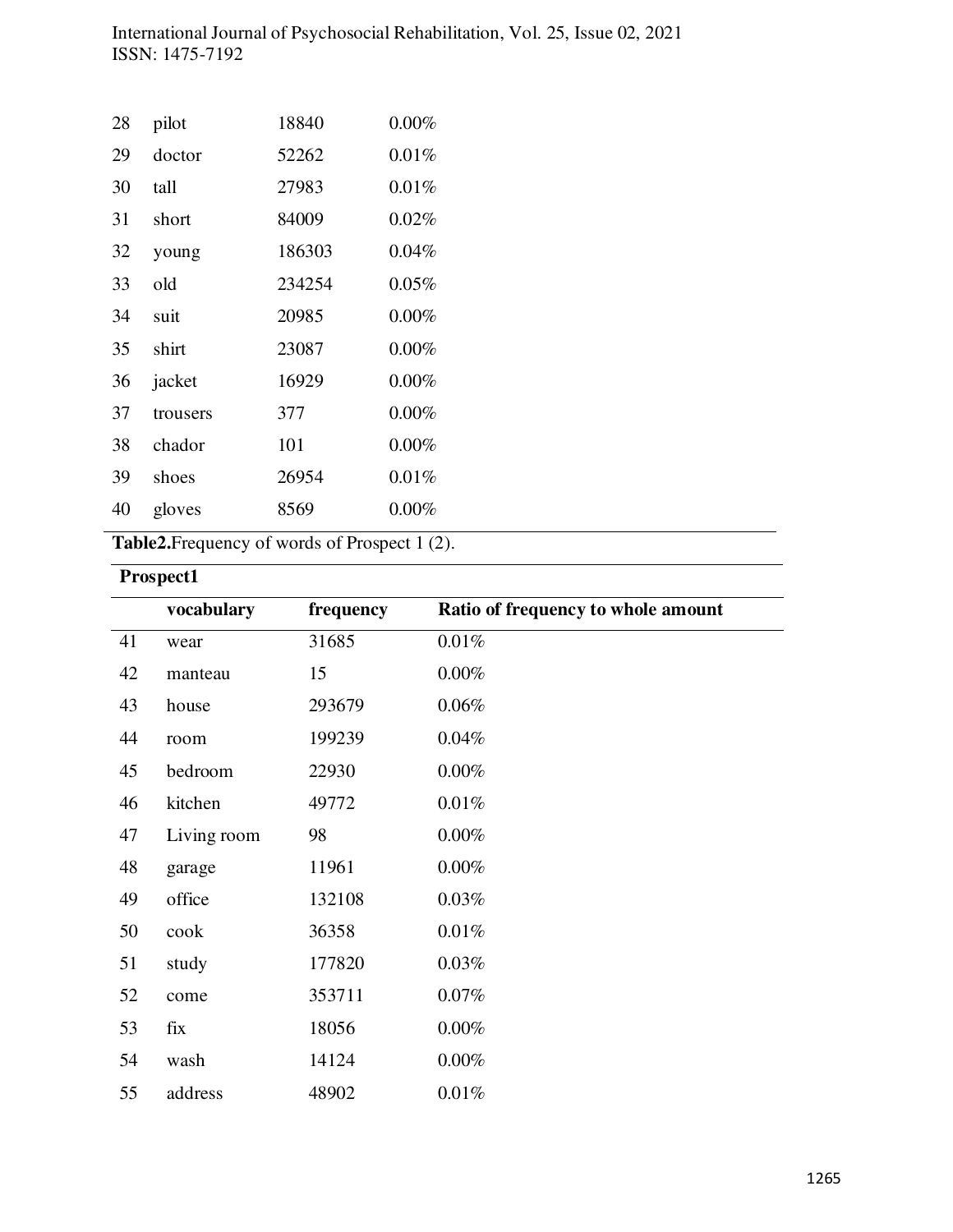| 56 | home      | 310359 | $0.06\%$ |
|----|-----------|--------|----------|
| 57 | street    | 119094 | 0.02%    |
| 58 | telephone | 22323  | $0.00\%$ |
| 59 | mobile    | 11973  | $0.00\%$ |
| 60 | go        | 493361 | 0.10%    |
| 61 | live      | 132667 | 0.03%    |
| 62 | visit     | 125421 | 0.02%    |
| 63 | time      | 130875 | 0.03%    |
| 64 | food      | 234873 | 0.05%    |
| 65 | drink     | 234511 | 0.05%    |
| 66 | hungry    | 14321  | $0.00\%$ |
| 67 | thirsty   | 43984  | $0.01\%$ |
| 68 | favorite  | 14985  | $0.00\%$ |
| 69 | nice      | 120587 | 0.02%    |
| 70 | bread     | 12457  | $0.00\%$ |
| 71 | kebab     | 771    | $0.00\%$ |
| 72 | salad     | 23408  | 0.01%    |
| 73 | fruit     | 123490 | 0.02%    |
| 74 | chicken   | 245211 | 0.05%    |
| 75 | juice     | 30987  | 0.01%    |
| 76 | milk      | 345612 | 0.07%    |
| 77 | cake      | 123421 | 0.02%    |
| 78 | jelly     | 12432  | $0.00\%$ |
| 79 | water     | 76523  | 0.02%    |
| 80 | coconut   | 10020  | $0.00\%$ |

As it was displayed in Tables 1 and 2, there are 80 words that are used in Prospect1. The 80 words are going to be learned during studying Prospect1 by students. According to Tables 1and 2, the most and the less frequent words can be identified. The ratio of frequency of vocabularies and 520000000 vocabularies which are contained in COCA are not sufficient. As it is clear, the most of vocabularies do not have sufficient frequency. Therefore, in the following section, the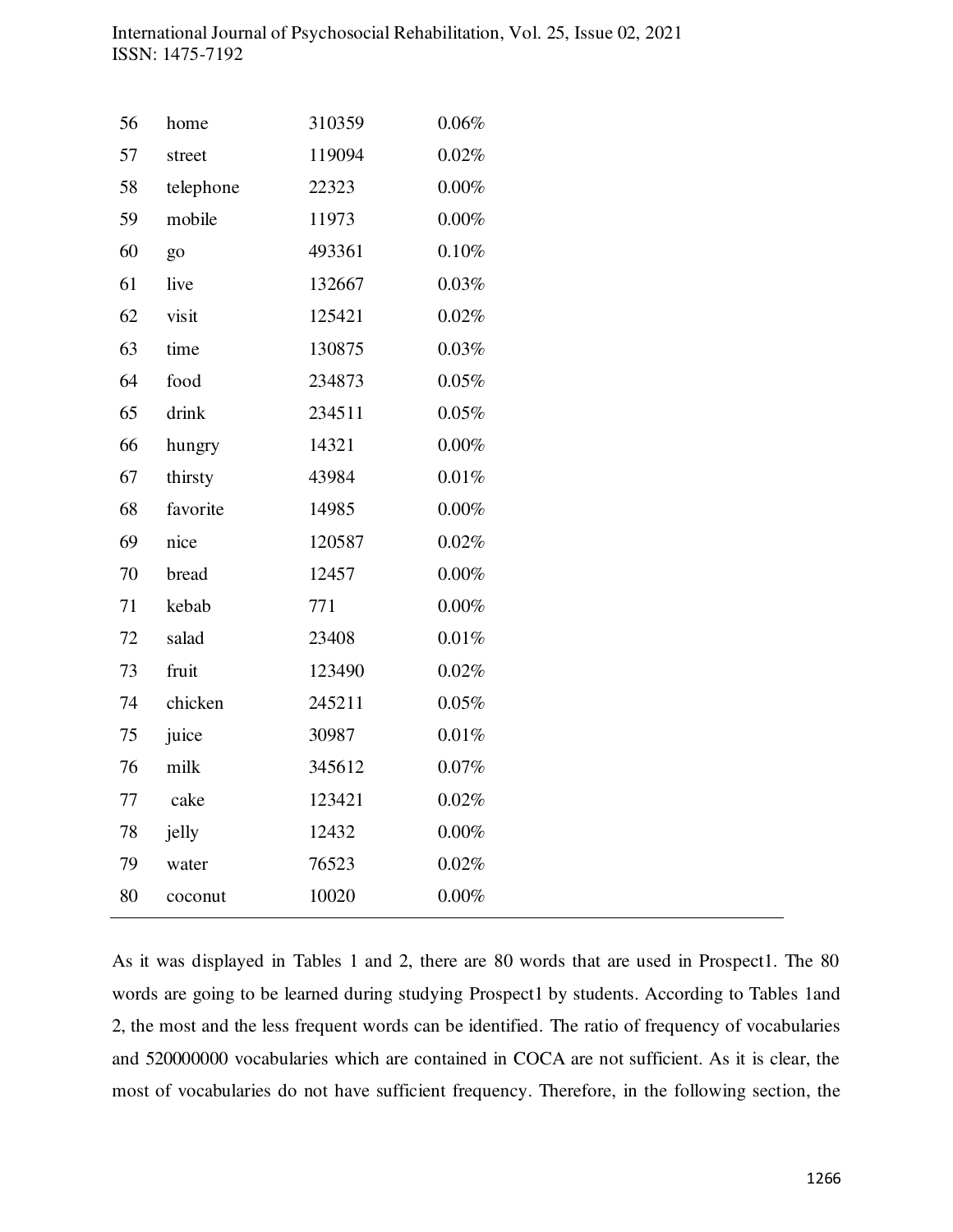most frequent words are going to be identified. It means there should be more frequent vocabularies which can be put into Prospect1. Hence, it seems a revision can be carried out to optimize their practicality.

In this section, the frequency of words of Prospect 2 book are shown in Tables 3 and 4.

|                | prospect 2     |           |                                    |  |  |
|----------------|----------------|-----------|------------------------------------|--|--|
|                | vocabulary     | frequency | Ratio of frequency to whole amount |  |  |
| $\mathbf{1}$   | country        | 171356    | 0.03%                              |  |  |
| $\overline{2}$ | nationality    | 94112     | 0.02%                              |  |  |
| 3              | continent      | 23456     | $0.01\%$                           |  |  |
| $\overline{4}$ | midday         | 2126      | $0.00\%$                           |  |  |
| 5              | noun           | 796       | $0.00\%$                           |  |  |
| 6              | morning        | 148332    | 0.03%                              |  |  |
| 7              | afternoon      | 39907     | 0.01%                              |  |  |
| 8              | sunrise        | 3333      | 0.00%                              |  |  |
| 9              | sunset         | 7502      | $0.00\%$                           |  |  |
| 10             | evening        | 49451     | $0.01\%$                           |  |  |
| 11             | midnight       | 11006     | 0.00%                              |  |  |
| 12             | day            | 397305    | 0.08%                              |  |  |
| 13             | night          | 221078    | 0.04%                              |  |  |
| 14             | draw           | 26322     | 0.01%                              |  |  |
| 15             | cook           | 36358     | 0.01%                              |  |  |
| 16             | take photo     | 89214     | 0.02%                              |  |  |
| 17             | search the web | 41014     | $0.01\%$                           |  |  |
| 18             | swim           | 8449      | $0.00\%$                           |  |  |
| 19             | ride           | 32711     | $0.01\%$                           |  |  |
| 20             | bicycle        | 6156      | $0.00\%$                           |  |  |
| 21             | do a puzzle    | 6540      | $0.00\%$                           |  |  |
| 22             | football       | 35977     | $0.01\%$                           |  |  |
| 23             | headache       | 4022      | $0.00\%$                           |  |  |
| 24             | sore throat    | 440       | $0.00\%$                           |  |  |

**Table3.**Frequency of words of Prospect2 (1).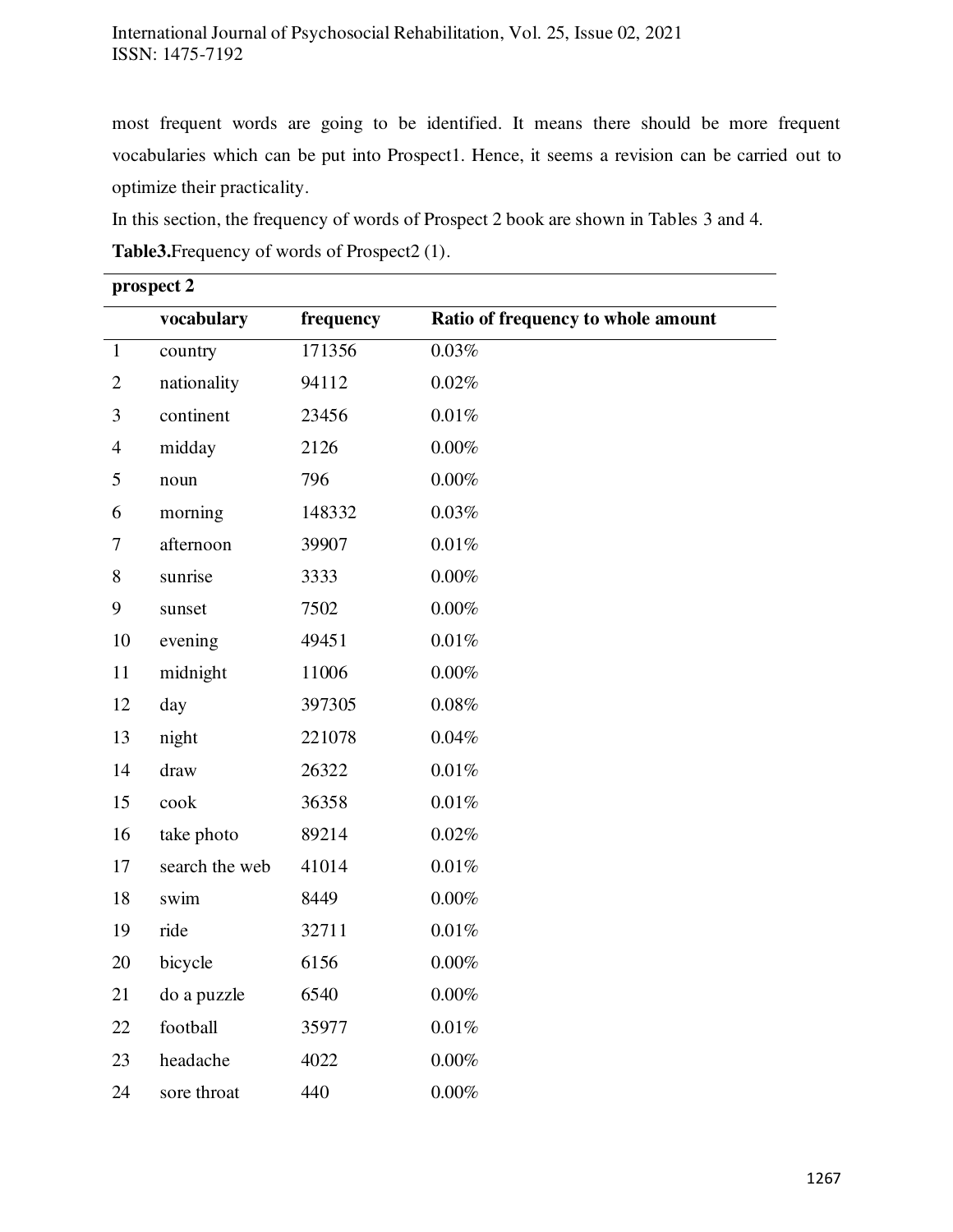| $0.00\%$<br>93<br>26<br>earache      |  |
|--------------------------------------|--|
| running nose<br>$0.00\%$<br>27<br>17 |  |
| $0.00\%$<br>28<br>90<br>backache     |  |
| 29<br>12111<br>$0.00\%$<br>sore eyes |  |

# **Table 4.**Frequency of words of Prospect2 (2).

|    | prospect2       |           |                                            |  |  |
|----|-----------------|-----------|--------------------------------------------|--|--|
|    | vocabulary      | frequency | Ratio of frequency to whole number of COCA |  |  |
| 30 | stomachache     | 167       | $0.00\%$                                   |  |  |
| 31 | shrine          | 3268      | 0.00%                                      |  |  |
| 32 | museum          | 49039     | 0.01%                                      |  |  |
| 33 | bridge          | 25699     | 0.01%                                      |  |  |
| 34 | metro           | 9459      | 0.00%                                      |  |  |
| 35 | restaurant      | 150242    | 0.03%                                      |  |  |
| 36 | airport         | 22973     | 0.00%                                      |  |  |
| 37 | ZO <sub>O</sub> | 5720      | $0.00\%$                                   |  |  |
| 38 | stadium         | 15289     | $0.00\%$                                   |  |  |
| 39 | field           | 95249     | 0.02%                                      |  |  |
| 40 | tree            | 41795     | 0.01%                                      |  |  |
| 41 | flower          | 10639     | 0.00%                                      |  |  |
| 42 | mountain        | 41090     | 0.01%                                      |  |  |
| 43 | river           | 63456     | $0.01\%$                                   |  |  |
| 44 | plow            | 1587      | 0.00%                                      |  |  |
| 45 | cattle          | 10068     | $0.00\%$                                   |  |  |
| 46 | tractor         | 2818      | $0.00\%$                                   |  |  |
| 47 | reading         | 86070     | 0.02%                                      |  |  |
| 48 | walking         | 43289     | $0.01\%$                                   |  |  |
| 49 | park            | 88422     | $0.02\%$                                   |  |  |
| 50 | listening       | 30636     | 0.01%                                      |  |  |
| 51 | radio           | 50720     | 0.01%                                      |  |  |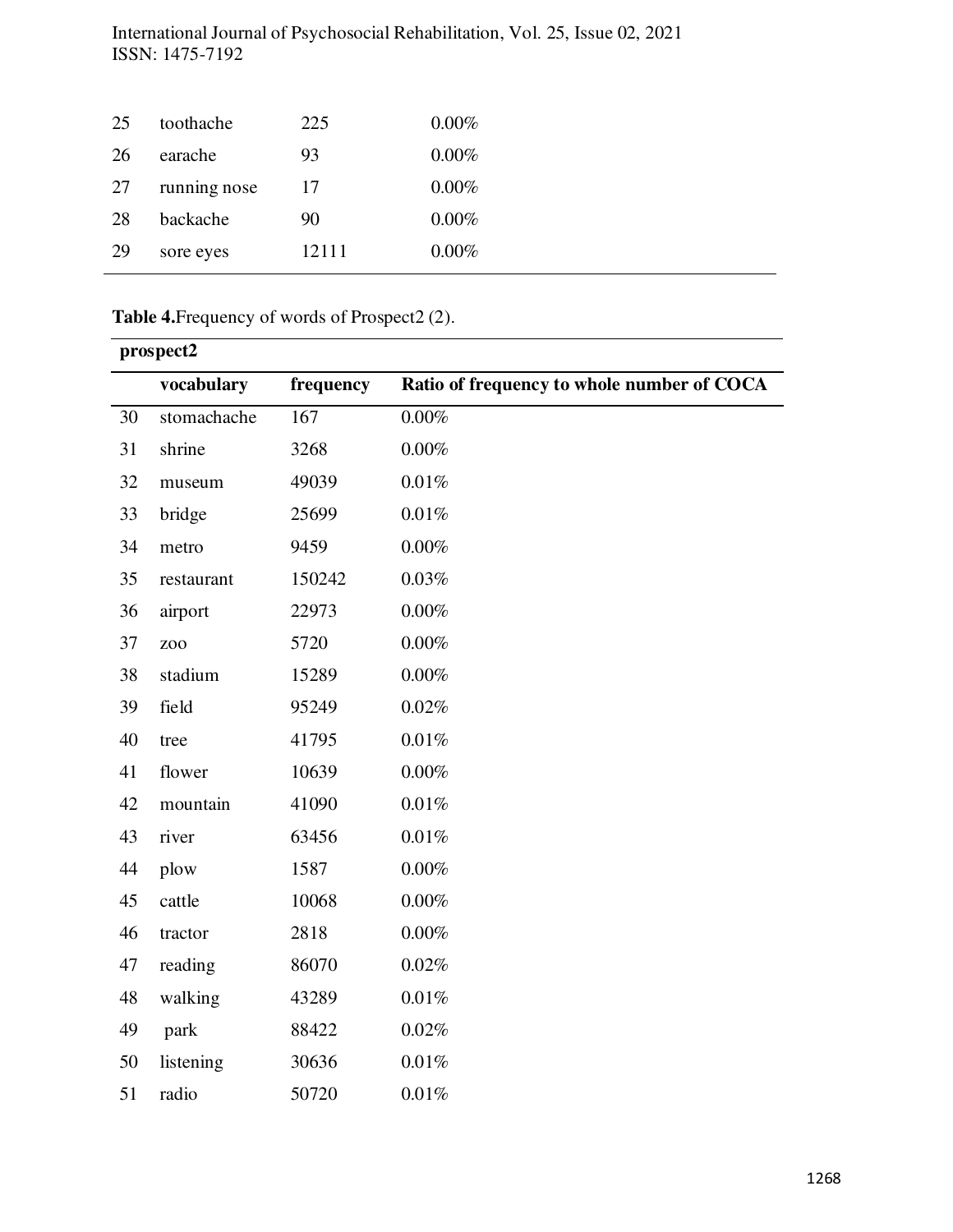| 52 | watching | 59406  | 0.01%    |
|----|----------|--------|----------|
| 53 | movies   | 62115  | 0.01%    |
| 54 | shopping | 21511  | 0.00%    |
| 55 | tennis   | 12396  | 0.00%    |
| 56 | game     | 131732 | 0.03%    |
| 57 | horse    | 25727  | 0.01%    |
| 58 | riding   | 15780  | $0.00\%$ |

As it was displayed in Tables 3 and 4, there are 58 words that are used in Prospect 2. The 58 words are going to be learned during studying Prospect 2 by students. According toTables 3 and 4, the most and the less frequent words can be identified. For instance, "running nose" with 17 frequency numbers seems not to be qualified in this book as its ratio to whole number of COCA is about zero. Furthermore,' Backache' with the frequency number of 90 cannot be a proper option while there are more frequent words which can be used in Prospect. However, there are some words with higher frequency which are more proper for being in use. For instance, 'Country' with frequency of 171356 seems to be more sufficient for this book. It means most of the words in this book do not have sufficient frequency. The 10 most frequent and less frequent words are identified, below.

The frequency of the words of Prospect 3 are displayed in Tables 5, 6, 7, and 8.

|                | Prospect3  |           |                                           |  |  |  |
|----------------|------------|-----------|-------------------------------------------|--|--|--|
|                |            | frequency | Ratio of frequency to the whole number of |  |  |  |
|                | vocabulary |           | <b>COCA</b>                               |  |  |  |
| $\mathbf{1}$   | angry      | 27180     | 0.01%                                     |  |  |  |
| 2              | brave      | 7578      | $0.00\%$                                  |  |  |  |
| 3              | nervous    | 18354     | $0.00\%$                                  |  |  |  |
| $\overline{4}$ | quiet      | 34950     | 0.01%                                     |  |  |  |
| 5              | careless   | 1946      | $0.00\%$                                  |  |  |  |
| 6              | funny      | 26731     | 0.01%                                     |  |  |  |
| 7              | cruel      | 6218      | $0.00\%$                                  |  |  |  |
| 8              | rude       | 4060      | 0.00%                                     |  |  |  |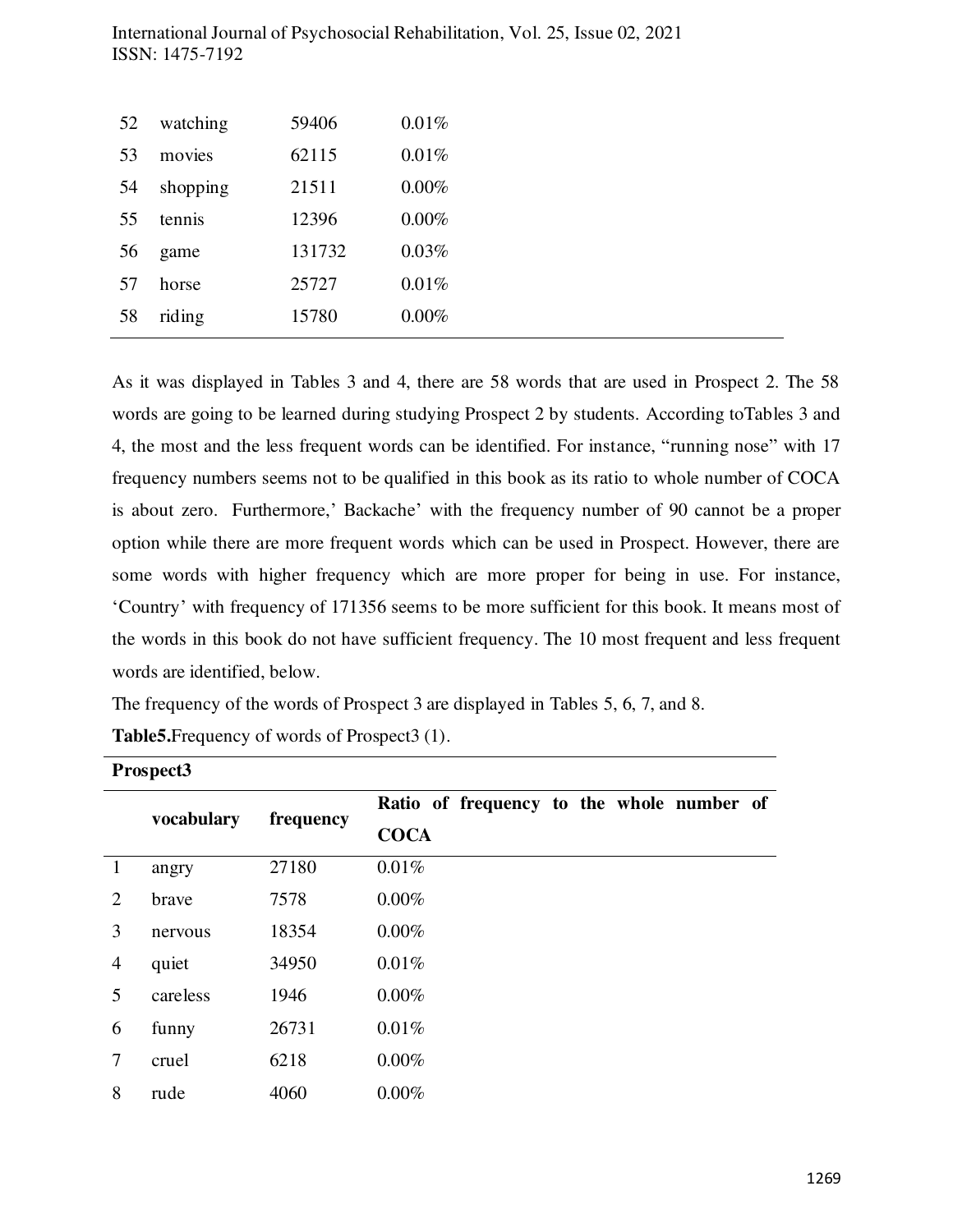| 9  | selfish   | 3214   | 0.00%    |
|----|-----------|--------|----------|
| 10 | neat      | 6437   | 0.00%    |
| 11 | buy       | 69244  | 0.01%    |
| 12 | ticket    | 15470  | 0.00%    |
| 13 | check     | 52573  | 0.01%    |
| 14 | passport  | 3320   | 0.00%    |
| 15 | check in  | 2543   | $0.00\%$ |
| 16 | exchange  | 29790  | 0.01%    |
| 17 | money     | 213134 | 0.04%    |
| 18 | fill out  | 2064   | $0.00\%$ |
| 19 | form      | 89988  | 0.02%    |
| 20 | book      | 139341 | 0.03%    |
| 21 | hotel     | 42730  | 0.01%    |
| 22 | timetable | 1897   | 0.00%    |
| 23 | take off  | 4965   | 0.00%    |
| 24 | land      | 85282  | 0.02%    |
| 25 | pack      | 19567  | 0.00%    |
| 26 | trip      | 43254  | 0.01%    |
|    |           |        |          |

**Table6.**Frequency of words of Prospect3 (2).

|    | Prospect3    |        |          |  |
|----|--------------|--------|----------|--|
| 27 | talk         | 172339 | 0.03%    |  |
| 28 | receptionist | 1843   | $0.00\%$ |  |
| 29 | make         | 471976 | 0.09%    |  |
| 30 | lunch        | 28677  | 0.01%    |  |
| 31 | dinner       | 45500  | 0.01%    |  |
| 32 | bake         | 9968   | $0.00\%$ |  |
| 33 | cake         | 14396  | 0.00%    |  |
| 34 | set          | 183496 | 0.04%    |  |
| 35 | table        | 159365 | 0.03%    |  |
| 36 | sing         | 16880  | 0.00%    |  |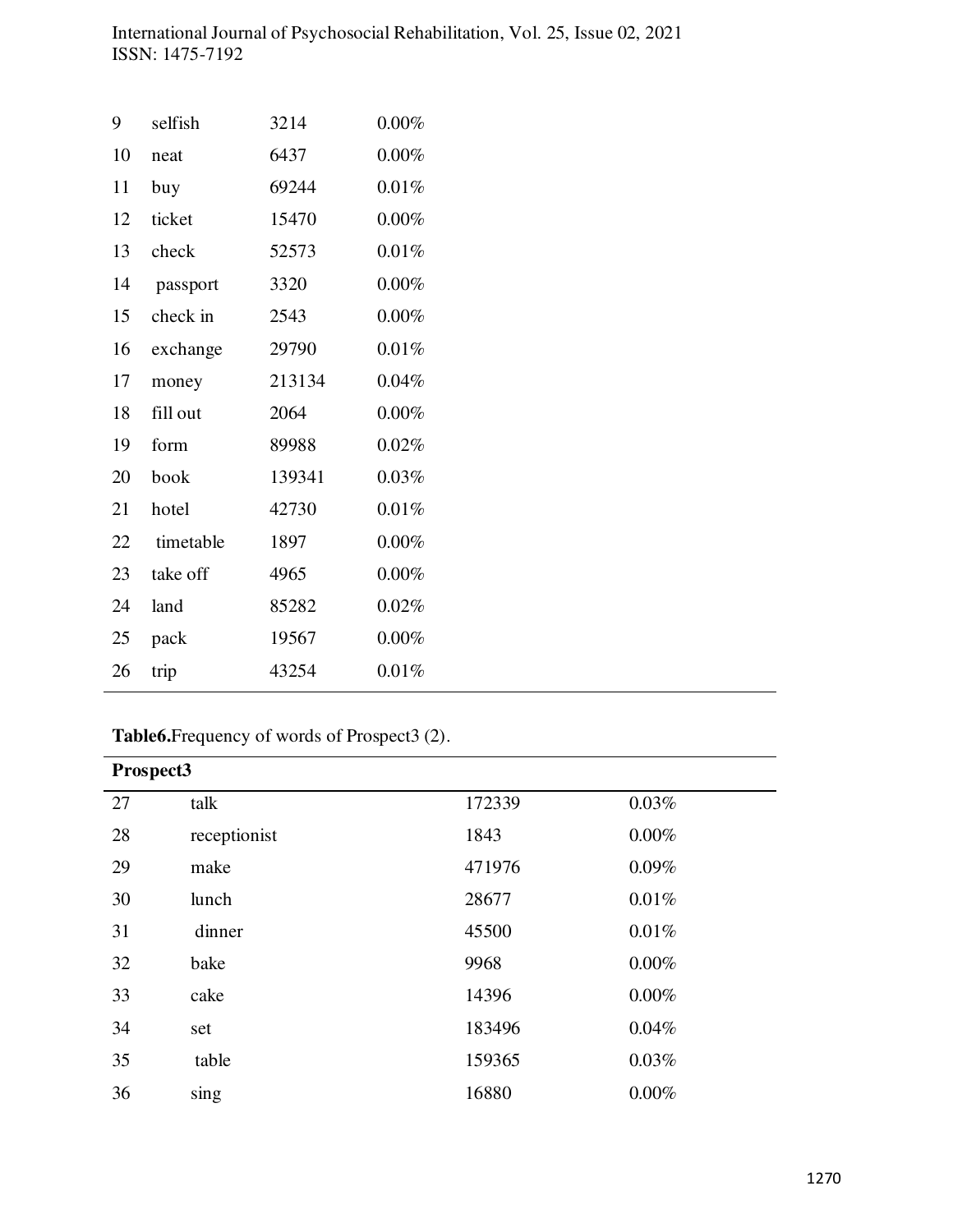| 37 | national anthem | 952    | $0.00\%$ |
|----|-----------------|--------|----------|
| 38 | hold            | 80750  | 0.02%    |
| 39 | ceremony        | 11159  | $0.00\%$ |
| 40 | watch           | 76068  | 0.02%    |
| 41 | fireworks       | 3298   | $0.00\%$ |
| 42 | read            | 110940 | 0.02%    |
| 43 | poem            | 10594  | $0.00\%$ |
| 44 | wear            | 31685  | 0.01%    |
| 45 | special         | 99874  | 0.02%    |
| 46 | clothes         | 36694  | $0.01\%$ |
| 47 | nature          | 73757  | 0.01%    |
| 48 | clear the table | 102820 | 0.02%    |
| 49 | call            | 170562 | 0.03%    |
| 50 | emergency       | 26216  | 0.01%    |
| 51 | send            | 44300  | 0.01%    |
| 52 | e-mail          | 7205   | $0.00\%$ |
|    |                 |        |          |

**Table7.**Frequency of words of Prospect3 (3).

| Prospect3 |            |           |                                            |  |
|-----------|------------|-----------|--------------------------------------------|--|
|           | vocabulary | frequency | Ratio of frequency to whole number of COCA |  |
| 53        | take out   | 3229      | 0.00%                                      |  |
| 54        | money      | 313134    | 0.06%                                      |  |
| 55        | <b>ATM</b> | 1438      | 0.00%                                      |  |
| 56        | get on     | 9139      | $0.00\%$                                   |  |
| 57        | get off    | 5154      | 0.00%                                      |  |
| 58        | bus        | 27560     | 0.01%                                      |  |
| 59        | hire       | 11544     | $0.00\%$                                   |  |
| 60        | taxi       | 5380      | $0.00\%$                                   |  |
| 61        | open       | 150461    | 0.03%                                      |  |
| 62        | account    | 42112     | 0.01%                                      |  |
| 63        | put out    | 5986      | 0.00%                                      |  |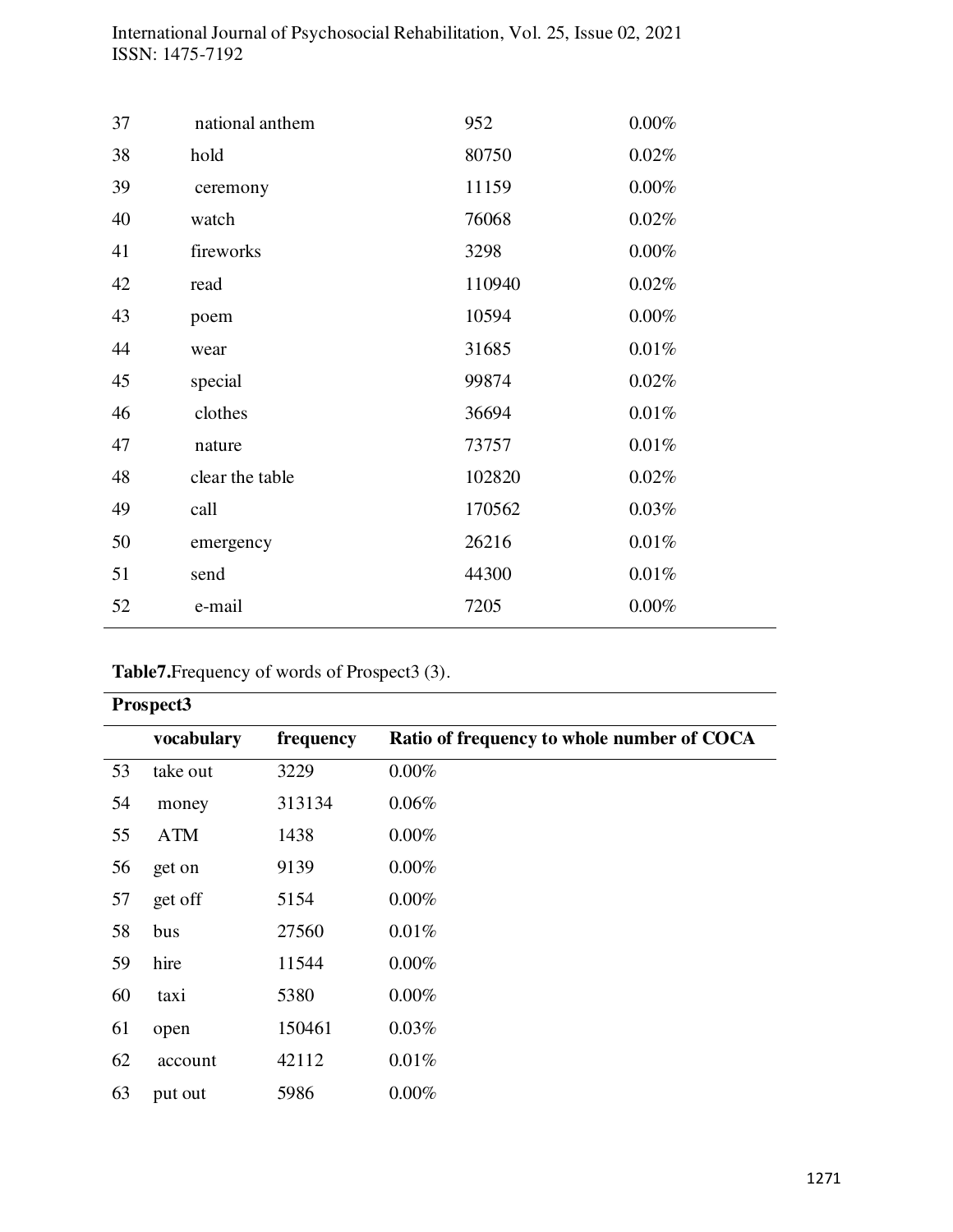| 64 | fire        | 76495  | 0.02%    |
|----|-------------|--------|----------|
| 65 | recharge    | 870    | $0.00\%$ |
| 66 | E-ticket    | 7      | $0.00\%$ |
| 67 | ask         | 120165 | 0.02%    |
| 68 | information | 90     | 0.00%    |
|    | desk        |        |          |
| 69 | interview   | 44682  | 0.01%    |
| 70 | text        | 34725  | 0.01%    |
| 71 | message     | 1      | $0.00\%$ |
| 72 | receive     | 8      | $0.00\%$ |
| 73 | update      | 7911   | $0.00\%$ |
| 74 | blog        | 5080   | 0.00%    |
| 75 | participate | 19251  | 0.00%    |
|    | online      |        |          |
| 76 | course      | 391    | $0.00\%$ |
| 77 | connect     | 10504  | $0.00\%$ |
| 78 | internet    | 43062  | 0.01%    |
|    |             |        |          |

# **Table8.**Frequency of words of Prospect 3 (4).

| Prospect3 |             |        |          |
|-----------|-------------|--------|----------|
| 79        | download    | 3050   | $0.00\%$ |
| 80        | TV program  | 202    | $0.00\%$ |
| 81        | attend      | 17764  | $0.00\%$ |
| 82        | information | 168187 | 0.03%    |
| 83        | use         | 295849 | 0.06%    |
| 84        | technology  | 79940  | 0.02%    |
| 85        | install     | 5814   | $0.00\%$ |
| 86        | dictionary  | 3457   | $0.00\%$ |
| 87        | burn        | 13233  | $0.00\%$ |
| 88        | hand        | 183627 | 0.04%    |
| 89        | leg         | 24564  | 0.01%    |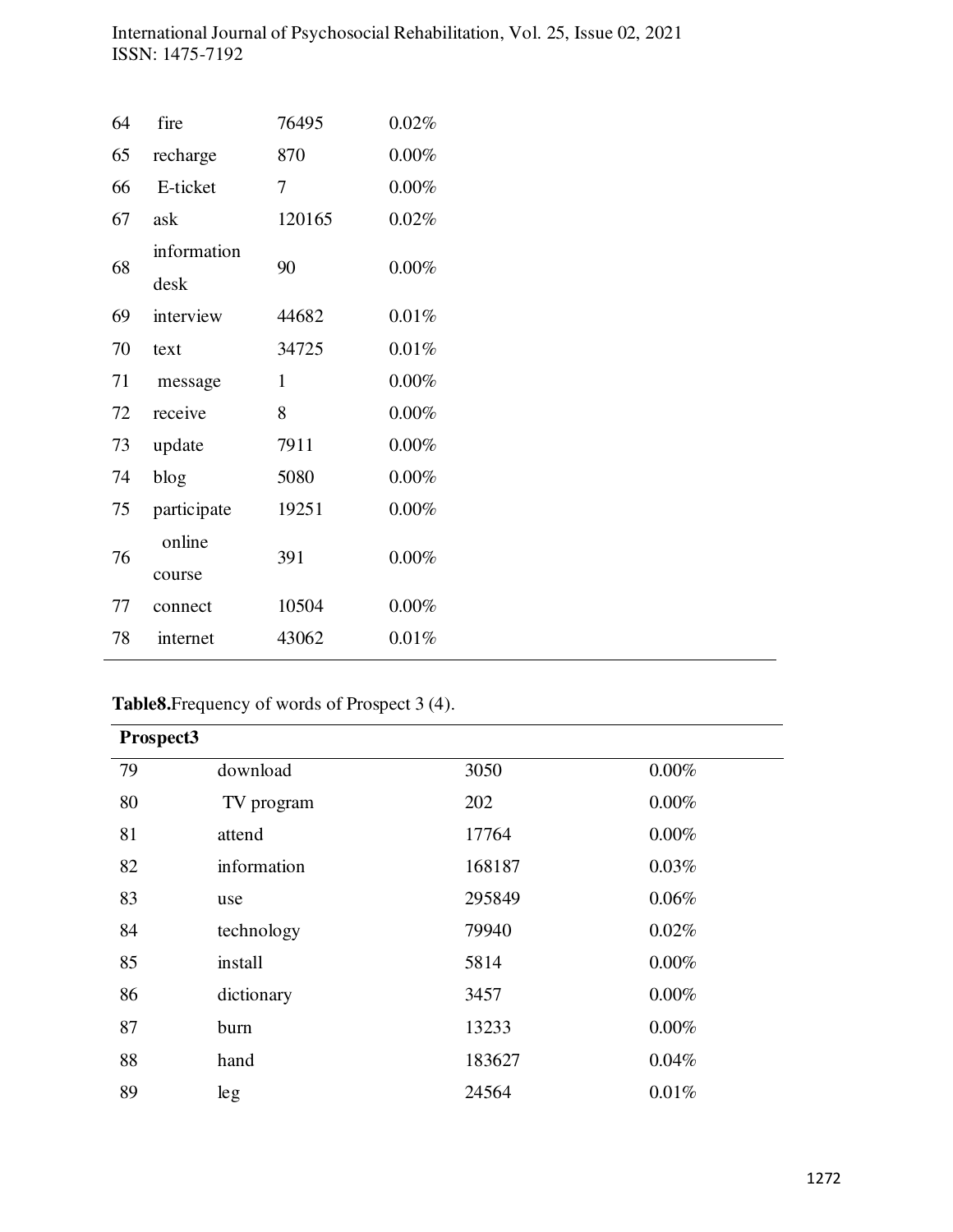| 90  | break      | 81422   | 0.02%    |
|-----|------------|---------|----------|
| 91  | hit        | 88099   | 0.02%    |
| 92  | door       | 1359200 | 0.26%    |
| 93  | head       | 203170  | 0.04%    |
| 94  | bleed      | 1677    | 0.00%    |
| 95  | hurt       | 40215   | 0.01%    |
| 96  | cut        | 115052  | 0.02%    |
| 97  | finger     | 21131   | 0.00%    |
| 98  | stick      | 24514   | 0.01%    |
| 99  | plaster    | 2789    | 0.00%    |
| 100 | wound      | 12736   | 0.00%    |
| 101 | knee       | 15714   | 0.00%    |
| 102 | takes care | 15365   | $0.00\%$ |
| 103 | bruises    | 1197    | $0.00\%$ |
|     |            |         |          |

As it was displayed in Tables 5 to 8, there are 103 words that are used in Prospect 3. The 103 words are going to be learned during studying Prospect 3 by students. According to Tables 5 to 8, the most and the less frequent words can be identified. By considering the ratio of each vocabulary to whole number of COCA, it is clear that most of the vocabularies do not have an acceptable frequency. For example, 'E-ticket' with the frequency of 7 is too infrequent comparing with other words. Therefore, in a new revision, "E-ticket" can be replaced with a more frequent word. However, a word such as 'Money' with a frequency of 313134 is a more proper word for being used in Prospect 3.

In the following section, each table of Prospect1, 2, and 3 is going to be analyzed respectively. Regarding Tables 1and 2, it can be inferred that there are some of the vocabularies which are infrequent in COCA vocabulary data bank. The 10 most infrequent vocabularies of Prospect 1 are put into Table 9:

**Table9.**The10 most infrequent words of Prospect1.

| The 10 most infrequent words of Prospect1 |           |      |          |  |
|-------------------------------------------|-----------|------|----------|--|
|                                           | classmate | 1607 | $0.00\%$ |  |
|                                           | mechanic  | 2721 | $0.00\%$ |  |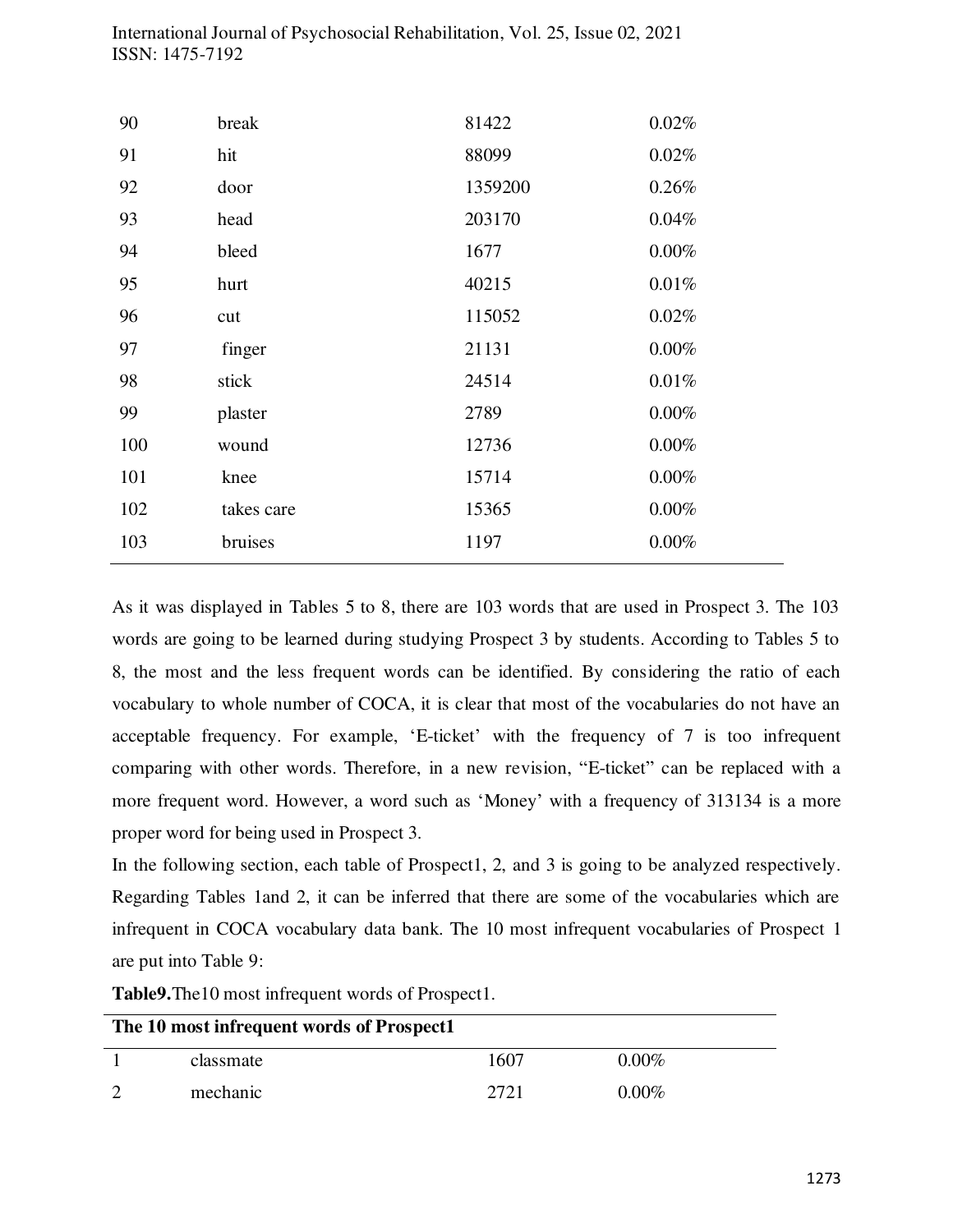| 3  | housewife   | 1277 | $0.00\%$ |
|----|-------------|------|----------|
| 4  | dentist     | 3138 | 0.00%    |
| 5  | shopkeeper  | 532  | 0.00%    |
| 6  | trousers    | 377  | 0.00%    |
| 7  | chador      | 101  | 0.00%    |
| 8  | manteau     | 15   | 0.00%    |
| 9  | living room | 98   | 0.00%    |
| 10 | kebab       | 771  | 0.00%    |

However, the 10 most frequent vocabularies of Prospect1 which are listed in Table 10 below. **Table10.**The 10 most frequent words of Prospect1.

|                | 10 most frequent words of Prospect1 |        |       |
|----------------|-------------------------------------|--------|-------|
| $\overline{1}$ | man                                 | 344827 | 0.07% |
| 2              | year                                | 409673 | 0.08% |
| 3              | family                              | 254194 | 0.05% |
| 4              | house                               | 293679 | 0.06% |
| 5              | come                                | 353711 | 0.07% |
| 6              | home                                | 310359 | 0.06% |
| 7              | go                                  | 493361 | 0.10% |
| 8              | food                                | 234873 | 0.05% |
| 9              | chicken                             | 245211 | 0.05% |
| 10             | milk                                | 345612 | 0.07% |
|                |                                     |        |       |

Regarding Tables 3 and 4, the 10 most infrequent vocabularies of Prospect 2 are listed in Table 11.

| 10 most infrequent words of Prospect2 |             |      |          |
|---------------------------------------|-------------|------|----------|
|                                       | midday      | 2126 | $0.00\%$ |
| $\mathcal{D}$                         | noun        | 796  | $0.00\%$ |
|                                       | sore throat | 440  | $0.00\%$ |
|                                       | toothache   | 225  | $0.00\%$ |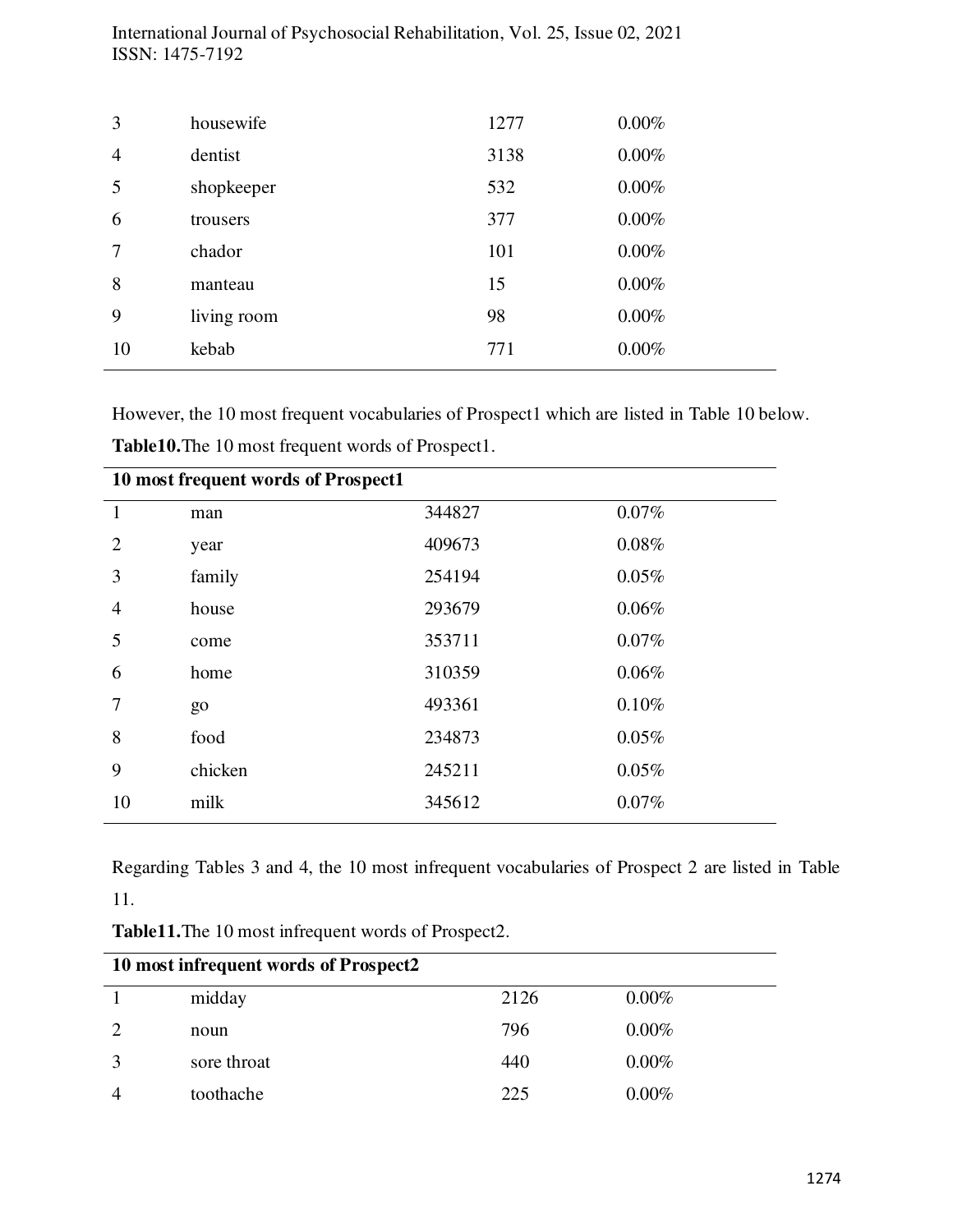| 5      | earache      | 93   | 0.00% |
|--------|--------------|------|-------|
| 6      | running nose | 17   | 0.00% |
| $\tau$ | backache     | 90   | 0.00% |
| 8      | stomachache  | 167  | 0.00% |
| 9      | plow         | 1587 | 0.00% |
| 10     | tractor      | 2818 | 0.00% |

However, the 10 most frequent vocabularies of Prospect2 are listed in Table 12*.* 

|                | The 10 most frequent words of Prospect 2 |        |          |  |  |
|----------------|------------------------------------------|--------|----------|--|--|
| $\mathbf{1}$   | country                                  | 171356 | 0.03%    |  |  |
| $\overline{2}$ | nationality                              | 94112  | 0.02%    |  |  |
| 3              | morning                                  | 148332 | 0.03%    |  |  |
| $\overline{4}$ | day                                      | 397305 | $0.08\%$ |  |  |
| 5              | night                                    | 221078 | 0.04%    |  |  |
| 6              | take photo                               | 89214  | 0.02%    |  |  |
| 7              | restaurant                               | 150242 | 0.03%    |  |  |
| 8              | field                                    | 95249  | 0.02%    |  |  |
| 9              | park                                     | 88422  | 0.02%    |  |  |
| 10             | game                                     | 131732 | 0.03%    |  |  |
|                |                                          |        |          |  |  |

**Table12.**The 10 most frequent words of Prospect 2.

Regarding Tables 5 to 8, the 10 infrequent vocabularies of Prospect3 are listed in Table 13 below.

| <b>Table13.</b> The 10 most infrequent words of Prospect3. |  |  |  |  |
|------------------------------------------------------------|--|--|--|--|
|------------------------------------------------------------|--|--|--|--|

| 10 most infrequent words of Prospect3 |     |                  |                |  |
|---------------------------------------|-----|------------------|----------------|--|
| $0.00\%$                              | 952 | national anthem  |                |  |
| $0.00\%$                              | 870 | recharge         | 2              |  |
| $0.00\%$                              | 7   | E-ticket         | 3              |  |
| $0.00\%$                              | 90  | information desk | $\overline{4}$ |  |
| $0.00\%$                              | 221 | message          | 5              |  |
| $0.00\%$                              | 142 | receive          | 6              |  |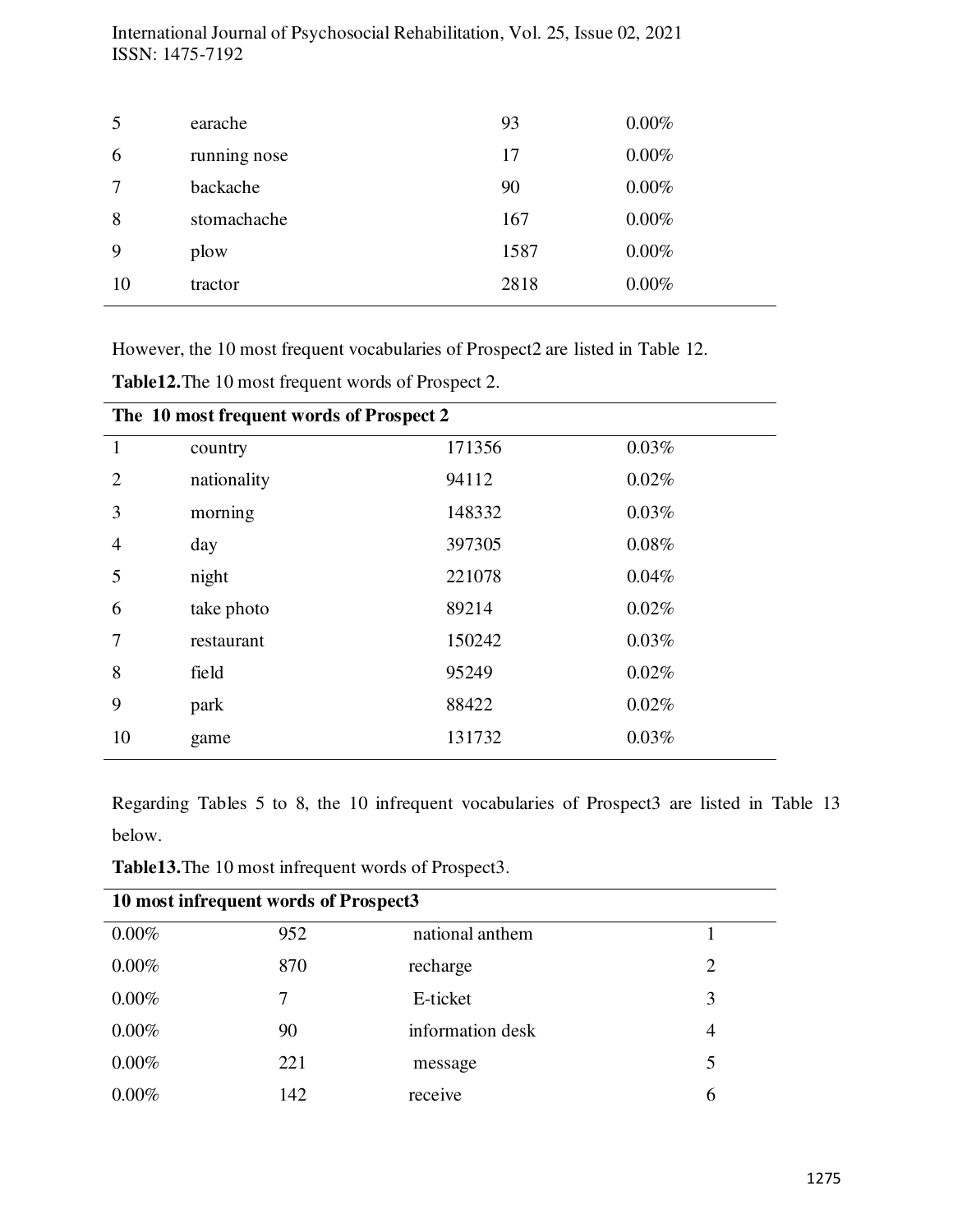| $0.00\%$ | 391  | online course |    |
|----------|------|---------------|----|
| $0.00\%$ | 202  | TV program    |    |
| $0.00\%$ | 1197 | bruises       | Q  |
| $0.00\%$ | 1438 | ATM           | 10 |

However, the 10 most frequent vocabularies of Prospect 3 are listed in Table 14.

| 10 most frequent words of Prospect3 |         |       |                |  |  |
|-------------------------------------|---------|-------|----------------|--|--|
| 0.04%                               | 213134  | money |                |  |  |
| 0.03%                               | 172339  | talk  | $\overline{2}$ |  |  |
| 0.09%                               | 471976  | make  | 3              |  |  |
| 0.04%                               | 183496  | set   | 4              |  |  |
| 0.03%                               | 170562  | call  | 5              |  |  |
| 0.06%                               | 313134  | money | 6              |  |  |
| 0.06%                               | 295849  | use   | 7              |  |  |
| 0.04%                               | 183627  | hand  | 8              |  |  |
| 0.26%                               | 1359200 | door  | 9              |  |  |
| 0.04%                               | 203170  | head  | 10             |  |  |

**Table14.**The 10 most frequent words of Prospect3.

## **Discussion**

The aim of the present study was evaluating the Prospect series in terms of vocabulary as the English material of Iran's junior high school. In this study the vocabularies of Prospect series were gathered from fourth section of each lesson of prospect series. In sum, 241 words were chosen from 3 books including Prospect 1 with 80 vocabularies and Prospect2 with 58 vocabularies and Prospect3 with 103 vocabularies which were chosen. After evaluating the vocabularies of Prospect series by putting them into COCA website, some important results achieved. The results of the preset study showed that most of the vocabularies used in Prospect series are not frequent enough to help students to improve their vocabulary knowledge. Therefore, the null hypothesis can be proved that the words chosen for Prospect series are not the most frequent words in English language for junior high school students in Iran. It was the first time in which the frequency of vocabularies of Prospect series was evaluated.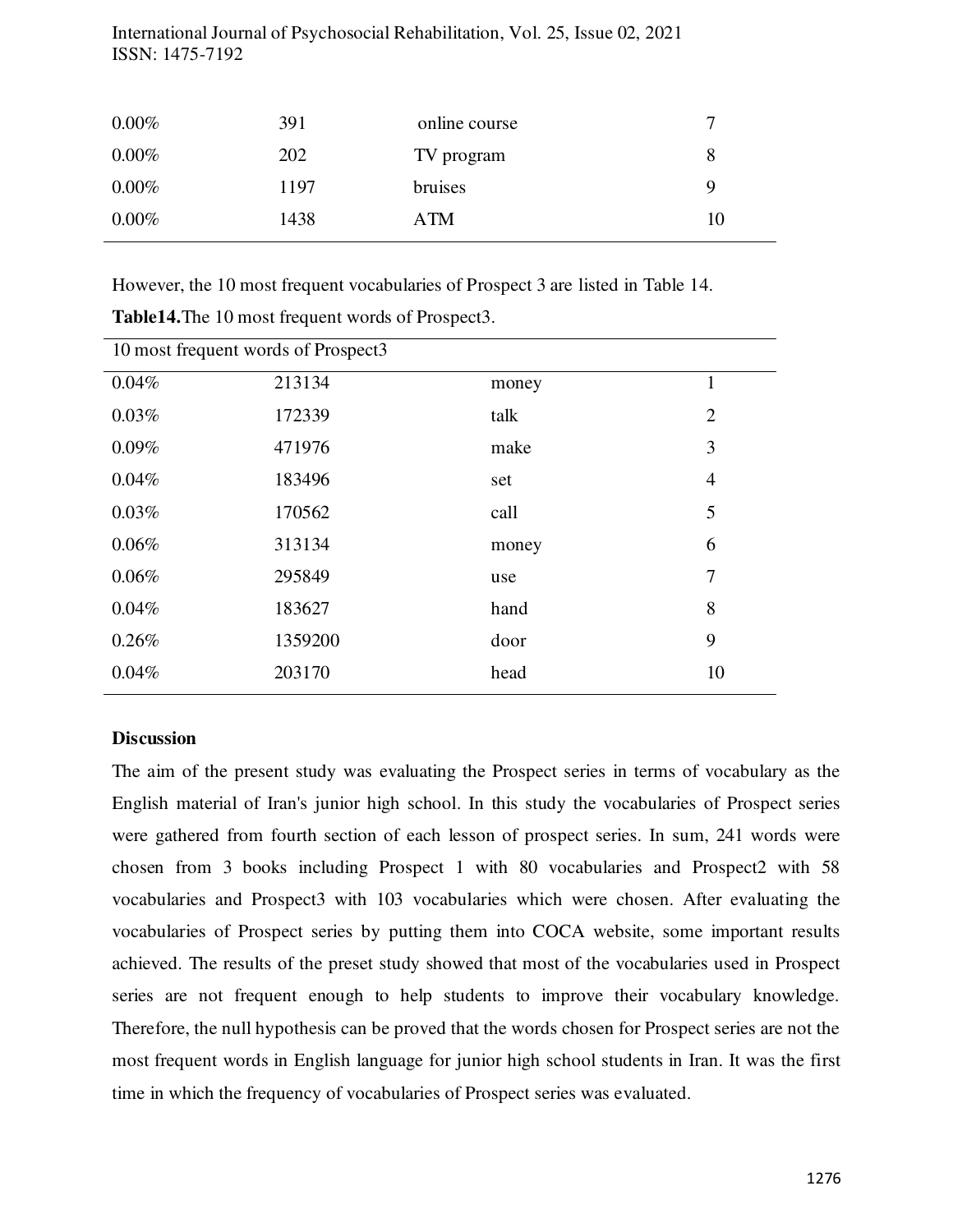This study has some pedagogical implications. Considering the result of this study, it can be implied that most of the vocabularies which have been selected for Prospect series are not the most frequent words to be used. According to Nation (2001, p. 33) high frequency words are important because learners encounter them in awide range of vocabulary uses. Furthermore, high frequency words are necessary forunderstanding the meaning of a particular text.Thus, vocabulary learning should focus onhigh frequency words which provide learner with the greatest benefit.

There are a lot of studies' findings which reveal the role of word frequency on language learning. Read (1988) cited in Nation (2001, p. 34) came up with that low frequent words cause difficulty for second language learners. Accordingly, ''the high frequency words of the language are clearly so important that conservable time should be spent on them by teachers and learners'' (Nation, 2001, p. 12).Zohrabi (2011, p. 216), argues, "materials especially course books, need to be evaluated at every stage of the course in order to find their weaknesses and improve them." Therefore, by considering the results of the present study, the content of English books in educational system of Iran can be more fruitful as a proper evaluation of English books can present more practical content. According to content evaluation of educational materials, especially English books, some of the factors should be considered. Hence, by evaluating word selection of Prospect series, the present study revealed a real image of word selection quality. Therefore other researchers and also content and syllabus designers of educational materials in Iran can take this result into consideration to revise the vocabulary section of Prospect word since there are some vocabularies which are not frequent enough to be used in junior high school level. However, the present study categorized the most frequent vocabularies which should be kept in new edition of Prospect series. According to the present study, the 30 most frequent and 30 less frequent vocabularies have been outlined so they can be used as a proper source of material writing. Moreover, as the result of the present study implies, there is a gap between the most useful words and the current words which have been in Prospect series. Therefore, students of junior high school level up without having enough vocabulary knowledge. Finally, it can be concluded from the result of the present study, there should be more focus on material evaluation in particular English materials which have been used in junior high school level in Iran to compensate the recent shortages in terms of word selection.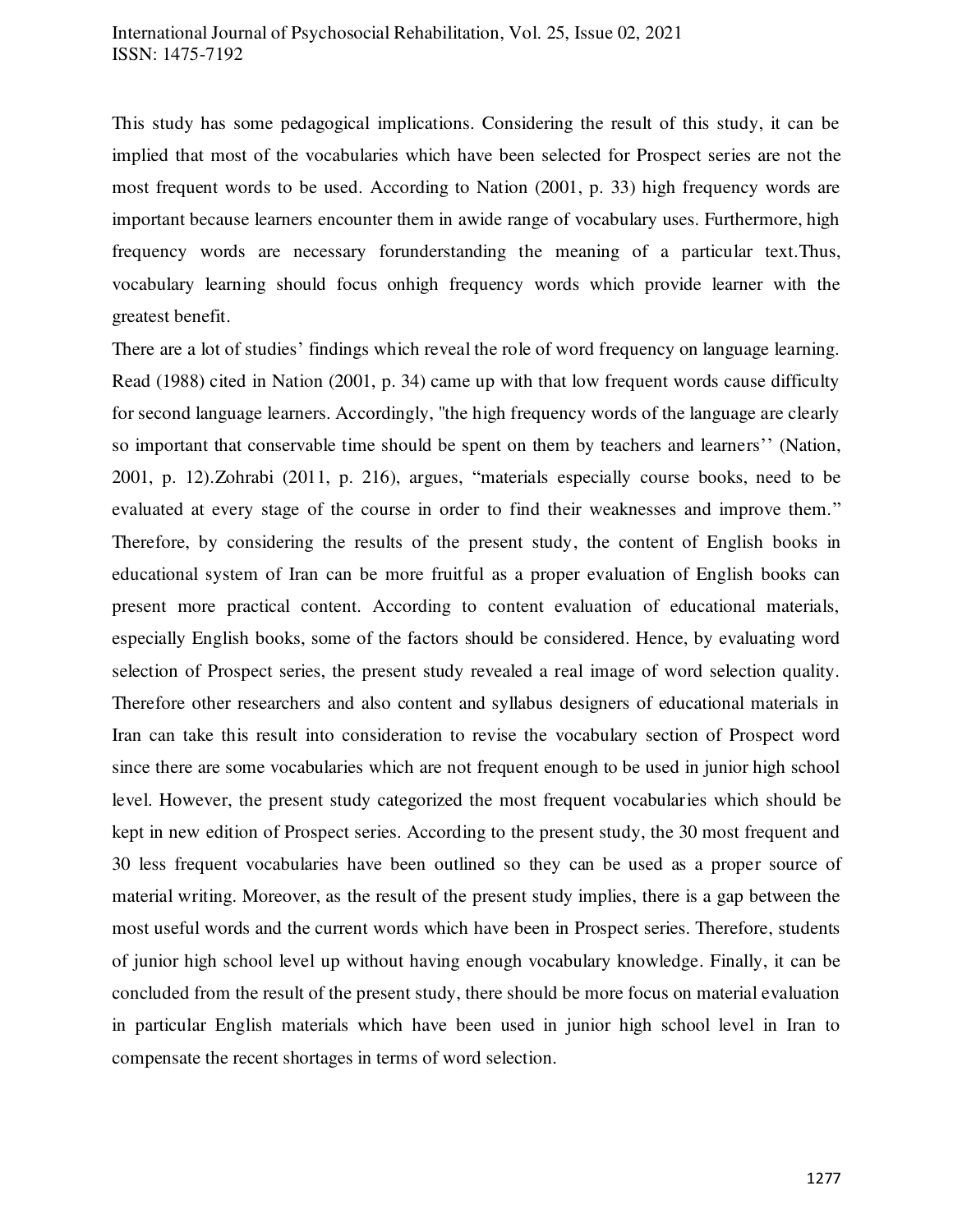#### **Reference**

Alavi, B. (2013).*Prospect1 Textbook*. Tehran: Ministry of Education Press.

- Arabloo, P. (2015). The Iranian junior high school English textbook "Prospect 2" from the teachers' point of view. *International Journal of Language Learning and Applied Linguistics World, 9*(1), 85-91.
- Crystal, D. (2003). *English as a global language*. Cambridge: Cambridge University Press.
- Elis, R. (2003). *Task-based language teaching and learning*. Oxford: Oxford University Press.
- Harwood, N. (2010). *English language teaching materials*: *Theory and practice.* Cambridge: Cambridge University Press.
- Jahangard, A. (2007). Evaluation of EFL materials taught at Iranian public high schools. *The Asian EFL Journal, 9*(2), 130-150.
- Laufer, B.(1997). *What's in word that makes it hard or easy : Some interlexical factors that affect the learning words*, in Schmitt ,N. and Mc Carthy ,M. *Vocabulary :description , acquisition , and pedagogy* ,(p. 147) .Cambridge University Press.
- Laufer,B. (1997) *''The Lexical Plight in second language reading* '' in Huckin,T. AND Coady ,J. Second language vocabulary acquisition :A rationale for pedagogy (p.20). Cambridge University Press.
- Nation, P. (2001). *Learning vocabulary in another language*. Cambridge: Cambridge University Press.
- Rahimpour, M. and R. Hashemi (2011).Textbook selection and evaluation in EFL context.*World Journal of Education*.1(2), 62- 68.
- Read, J. (1988). Measuring the vocabulary knowledge of second language learners.*RELC Journal*, 19(2), 12–25.
- Riazi A.M. (2003). What textbook evaluation schemes tell us? A study of the textbook evaluation schemes of three decades. In: Renanda WA. (Edn.), *Methodology and materials design in language teaching.* Singapore: Seameo Regional Center Publications.
- Riazi, A. M. and A. Aryashokouh.( 2007). Lexis in English textbooks in Iran: Analysis of exercises and proposals for consciousness- raising activities. *Pacefic Association of Applied Linguistics*, 11(1), 17- 34.